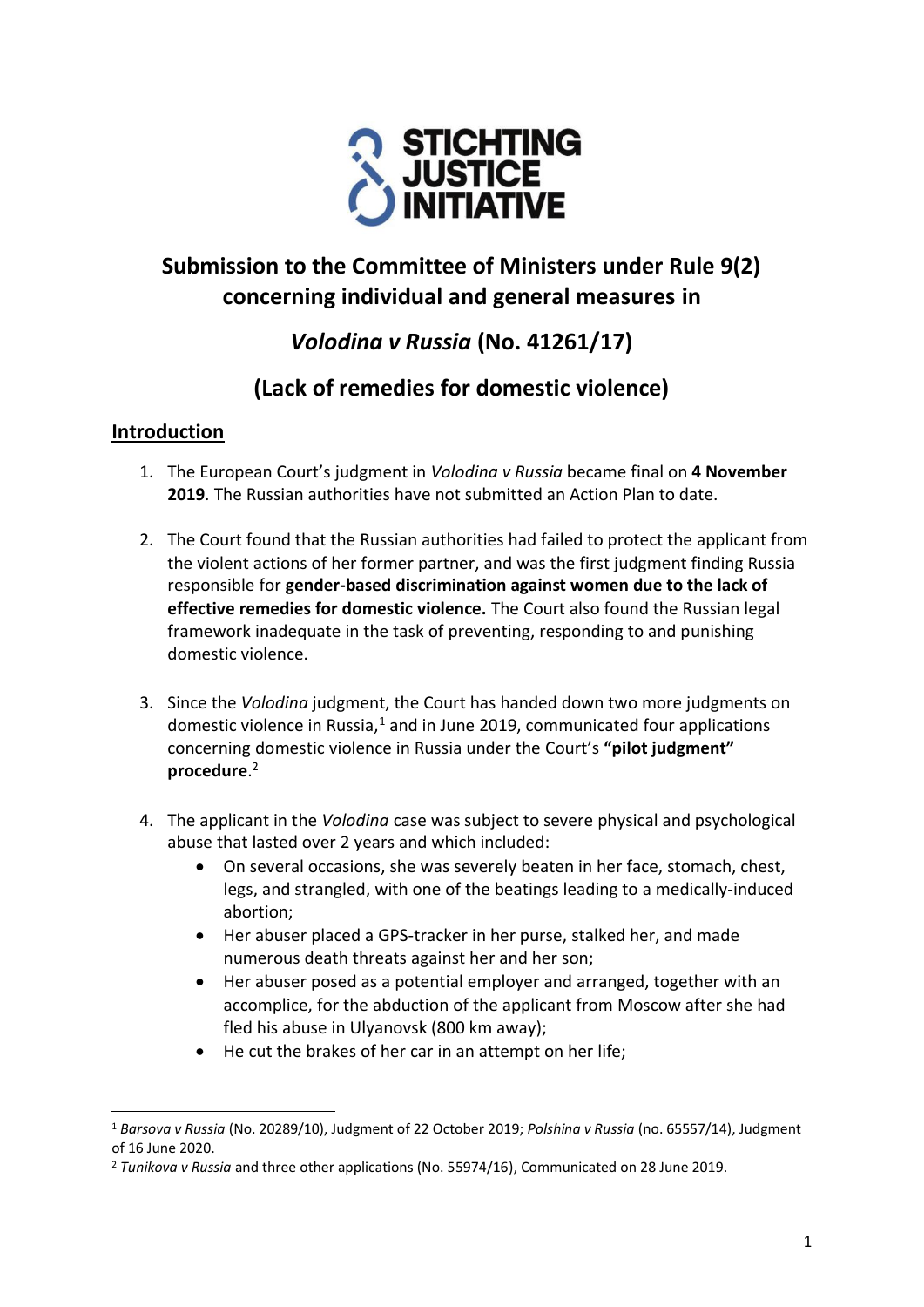- He distributed her intimate photos without her consent on the internet (these actions are the subject of a second application at the European Court, Volodina [v Russia \(No. 2\) \(40419/19\),](https://hudoc.echr.coe.int/eng#{"appno":["40419/19"]}) communicated on 17 September 2019.
- 5. In its judgment the Court examined **seven episodes of violence**. Each one of them was documented and brought to the attention of the authorities, who consistently failed to act to protect the applicant from further violence or to punish the perpetrator. No criminal cases were initiated.
- 6. Since the entry into force of the judgment, the applicant has received new threats from her former partner.
- 7. **This submission has 3 sections:** 
	- **1. We summarize the continuing inadequacy of the authorities' response, post-judgment, to the violence suffered by the applicant;**
	- **2. We make recommendations in relation to general measures in light of current Russian policy towards domestic violence.**
	- **3. We suggest questions to be posed to the Russian delegation concerning individual and general measures.**

## **Section 1: The authorities' post-judgment response to the applicants' complaints**

- A. The Court's observations
- 8. The Court established that since 1 January 2016, the applicant had contacted the police in connection with seven episodes of violence and threats by her former partner, documented by medical evidence and witness testimonies, yet no criminal proceedings had been instituted in respect of any of them.<sup>3</sup> In addition to the obvious absence of political will or any kind of national policy to address the problem of domestic violence—which will be addressed in the proceeding section—the Court identified **specific tactics on the part of the authorities which hindered an effective investigation**, such as:
	- 1) **The ineffectiveness of the practice of "pre-investigation checks" in domestic violence cases**, which are incapable of leading to criminal charges that will be examined in court: the preliminary stage has too restricted a scope and cannot lead to the trial and punishment of the perpetrator, since the opening of a criminal case and a criminal investigation are prerequisites for bringing charges that may then be examined by a court. 4
	- 2) The police were clearly **unwilling to initiate an immediate investigation** into the acts of violence committed against the applicant, even in cases where the applicant had sought help with obvious signs of bodily harm. For example,

<sup>3</sup> *Volodina v Russia,* paras. 87, 93, 11, 16, 19, 23, 27, 35 and 36.

<sup>4</sup> *Volodina,* para. 95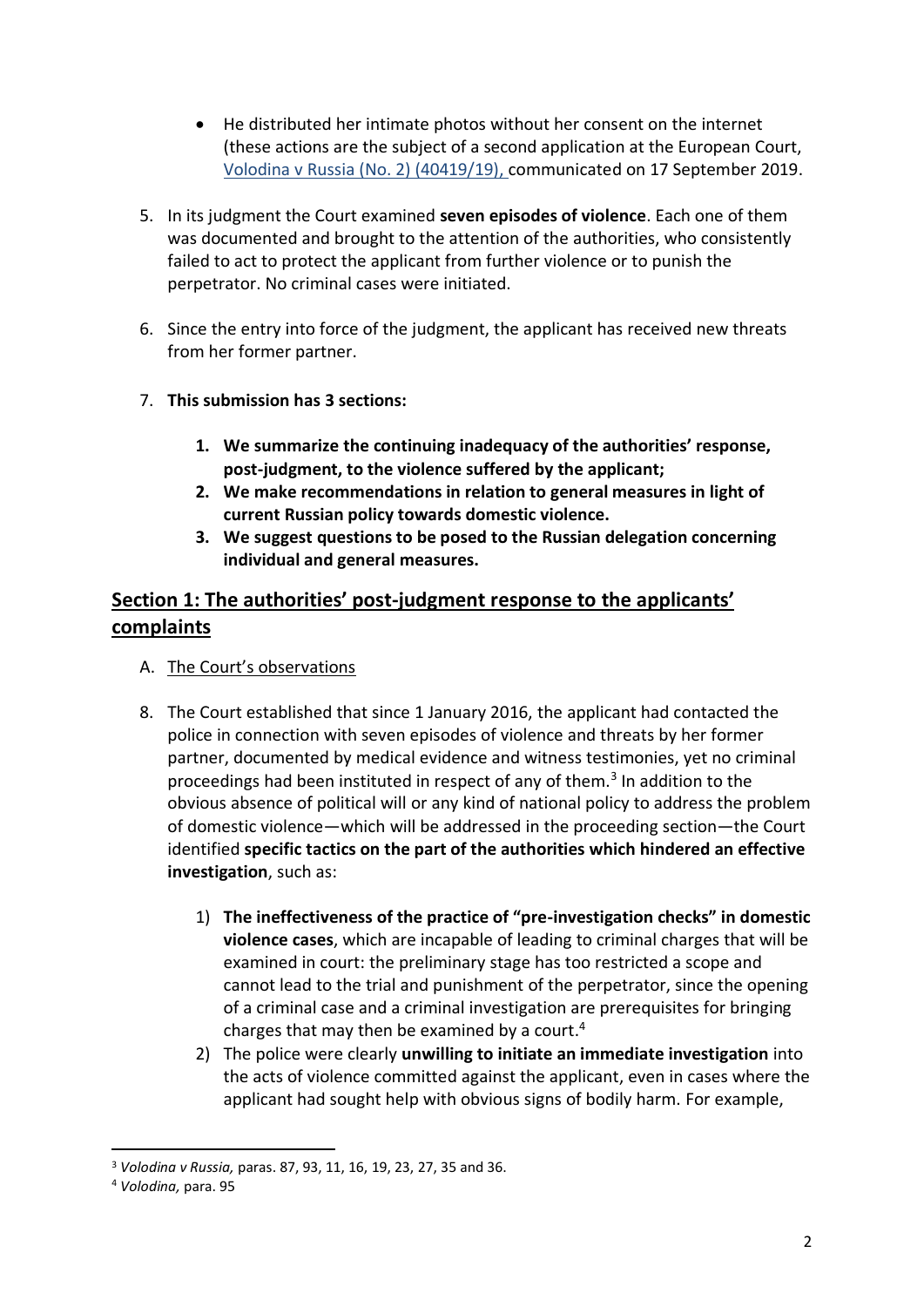after beatings on 25 January 2016 and 18 May 2016, the authorities did not order a medical examination immediately after the incident.<sup>5</sup>

- 3) The authorities had not made a serious attempt to establish the circumstances of the attacks and had not taken into account the **systematic nature** of the violence as required in domestic violence cases.
- 4) Through various tactics, the authorities sought to **avoid bringing criminal charges**:
	- a. For example, after the authorities persuaded the perpetrator to repair the applicant's broken car window and to return her passport and belongings, the police stated that the crime had not occurred, as if nothing had happened. <sup>6</sup> When the perpetrator cut the applicant's brake lines on her car, the police presented this as a minor act that caused material damage, i.e. not in the context of ongoing violence as a threat to the applicant's life.<sup>7</sup>
	- b. The authorities consistently **refused to accept the evidence submitted by the applicant as sufficient to initiate a criminal case by increasing the requirements.** For example, despite the presence of obvious physical injuries, the authorities argued that a **single punch was not prosecutable under Article 116 (Battery), which required that two or more blows be inflicted.** Text messages containing death threats were not "sufficiently real and specific" to constitute an offence under Article 119 of the Criminal Code (threat of death or bodily harm).<sup>8</sup>

## B. The current situation

- 9. Insofar as individual measures are concerned, the authorities have an obligation to effectively investigate the applicant's allegations, which the applicant requested soon after the judgment entered into force.<sup>9</sup>
- **10. 8 months since the entry into force of the Court's judgment, the crimes committed against her have not been investigated and the perpetrator has not been punished. Rather, the applicant has received 11 new refusals to initiate criminal proceedings from three different regional authorities.**

<sup>5</sup> *Volodina,* Para. 96.

<sup>6</sup> *Volodina,* Para. 11 and 35.

<sup>7</sup> *Volodina,* Para. 23-27

<sup>8</sup> *Volodina,* Para. 19, 23.

<sup>9</sup> On 16 December 2019, SJI sent a letter to the Department of the Ministry of Internal Affairs of the Russian Federation for the Ulyanovsk Region, the Investigative Directorate of the Investigative Committee of the Russian Federation for the Ulyanovsk region, the Prosecutor's Office of the Ulyanovsk region, the Ministry of Internal Affairs of the Russian Federation, the Investigative Committee of the Russian Federation, the Prosecutor General's Office of the Russian Federation and the Ministry of Justice of the Russian Federation, by which we informed the authorities that the judgment in the case had become final and requested that criminal proceedings be initiated against the applicant's former partner. We also requested that the authorities evaluate the findings of the European Court of Human Rights and report on the measures taken to implement the judgment (see Attachment 1). On 26 December 2019 the General Prosecutor's Office of Russia replied that our letter had been forwarded to the Prosecutor's Office of the Ulyanovsk Region (see Attachment 2).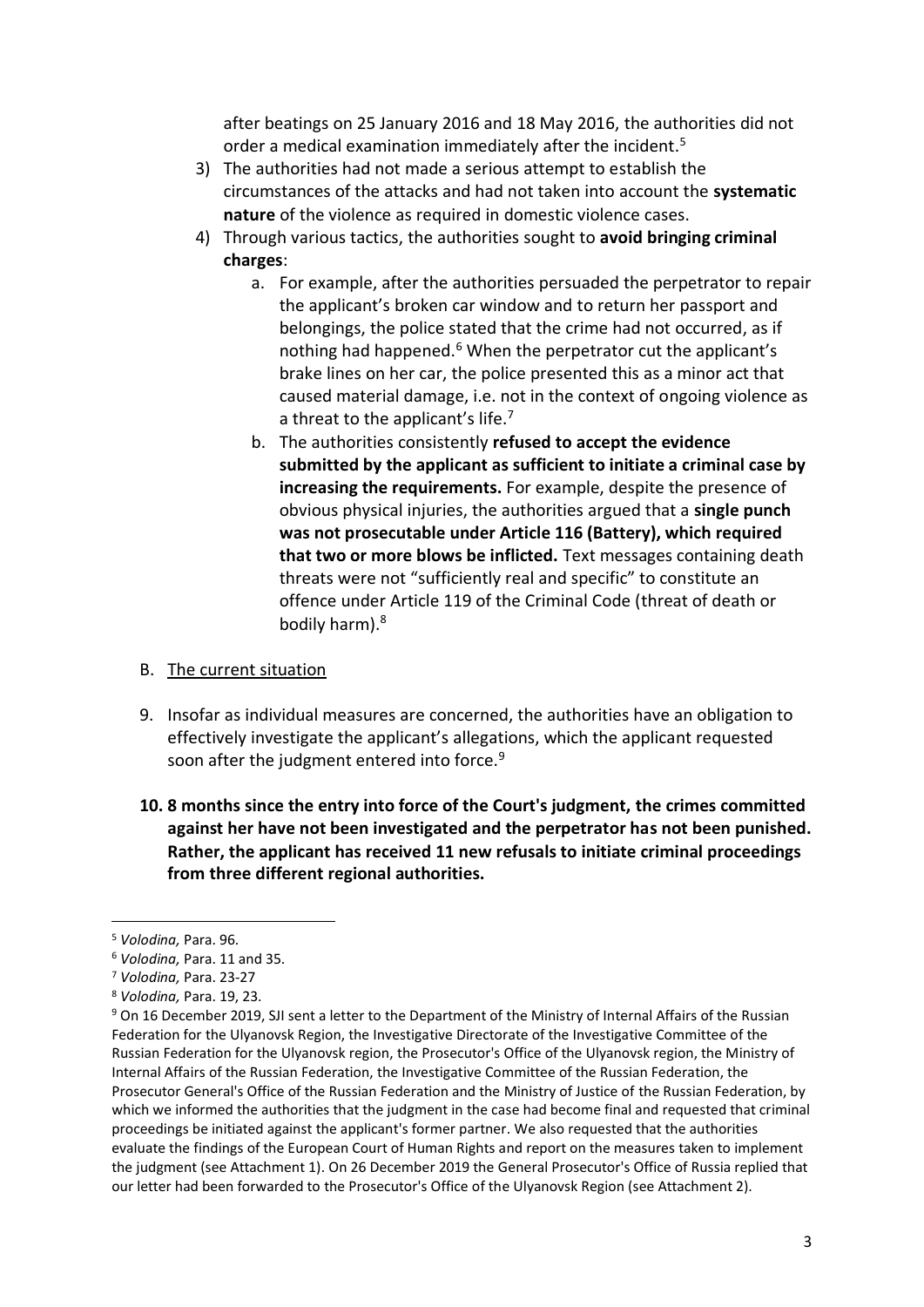- 11. The various violent episodes to which the applicant was subjected took place in several regional jurisdictions and included beatings and strangulation, abduction and kidnapping, death threats, and stalking. Some of the crimes, including kidnapping, were committed by one or more persons as an organized group. While there may be some objective difficulties in investigating these crimes, the main obstacles to an effective investigation remain:
	- 1) **The lack of a coordinated approach**: instead of combining all of the episodes into one investigation, as would be appropriate in a case concerning longterm domestic violence and stalking, the authorities continue to examine each episode separately, which both ignores the seriousness of the campaign of violence and harassment committed against the applicant, and impedes an adequate assessment of the crimes committed.
	- 2) Even some of the most serious charges have not been investigated, for example, the **kidnapping** of the applicant in January 2016, which was clearly planned and organized in advance with the help of at least one accomplice: The applicant had moved to Moscow from Ulyanovsk, put her CV on a headhunting website, and was approached by a potential "employer" about a job interview. She was picked up for the "interview" in a car by the accomplice, who drove her to where the perpetrator was planning to abduct her. There, she was physically assaulted and forcibly taken back to Ulyanovsk. **The accomplice to this scheme has still not been identified or questioned by the authorities**.
	- 3) **A lack of suitable legal framework**, including the decriminalization of the crime of assault in Russian legislation as of 1 January 2017. For example, two of the replies received from the authorities of 17 April and 27 May 2020 (see below paras. 16 and 18) cite the **decriminalization of assault as grounds for refusing to initiate criminal proceedings against the perpetrator**. As noted above, however, many of the episodes merit a more serious charge than that of assault.
	- 4) A lack of interest or lack of knowledge on the part of the authorities in how existing criminal provisions could be brought to bear in this case, leading to inertia regarding **basic investigative actions**, such as **questioning the perpetrator** (see below para. 16, reply from the Zavolzhskiy District of Ulyanovsk of 15 June 2020), although there is no indication that the perpetrator is not currently in Russia.
- 12. **As stated above, since 30 November 2019, the applicant has received 11 notifications of refusals to open a criminal case from 3 different regional authorities in Moscow, Ulyanovsk and Samara region.** The applicant also requested the assistance of federal bodies and agencies to coordinate the investigation. Despite their response, no investigation was carried out. A summary of the replies received from the authorities is provided below.
- *Moscow: 3 refusals to open a criminal case*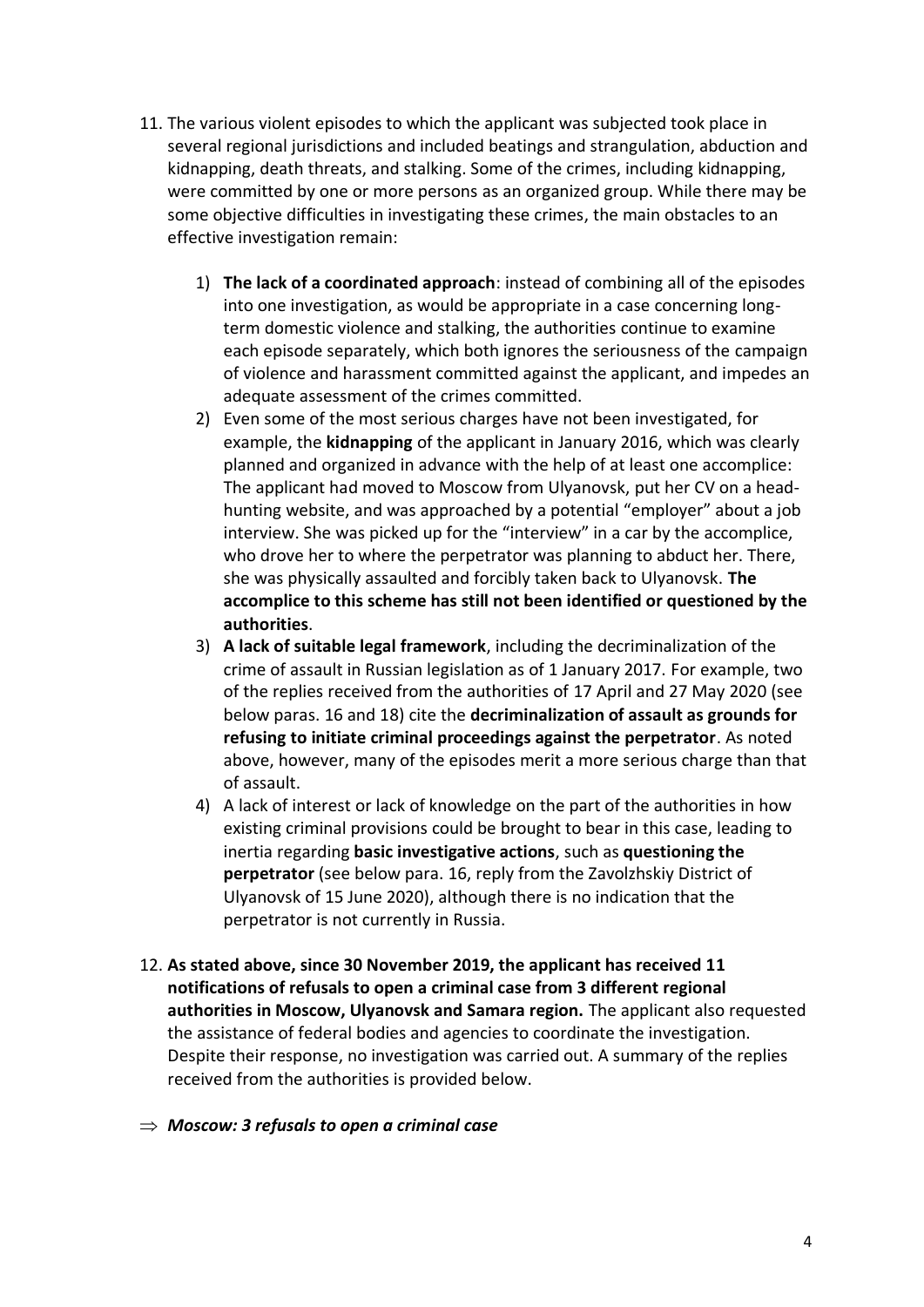- 13. Refusals to open criminal proceedings into episodes of violence committed against the applicant were received from three different district prosecutors' offices: on 30 November 2019, $^{10}$  28 February 2020<sup>11</sup> and 14 July 2020.<sup>12</sup> These refusals concerned facts relating to the applicant's allegations of intentional property damage, threats of causing serious bodily harm, unlawful entry into her car, the infliction of bruises, as well as the placement of an unidentified object in the applicant's belongings.
- 14. Sometimes, a supervising prosecutor overturned the refusal, $13$  but this made no different in practice.
- 15. The applicant's counsel twice requested the Department of the Ministry of Internal Affairs of Russia for the Mozhaisk district of Moscow to allow access to the materials of the pre-investigation inquiries concerning the alleged attempt on the applicant's life in August 2016, when her abuser cut the break lines of her car.<sup>14</sup>

## *Ulyanovsk region: 6 refusals to open a criminal case*

- 16. The applicant was informed of decisions not to open a criminal case on six different occasions: on 17 January 2020 (concerning bodily injuries and theft of property), <sup>15</sup> 21 February 2020 (concerning property damage, assault and death threats),  $^{16}$  6 March  $2020$ ,<sup>17</sup> 30 March 2020,<sup>18</sup> 17 April 2020 (concerning beating which led to a medicallyinduced abortion),<sup>19</sup> and 15 June 2020 (concerning death threats, which could not be established because the authorities had failed to interview the perpetrator).<sup>20</sup>
- 17. On 17 February 2020, the applicant's representative complained to the Ministry of Interior of Ulyanovsk Region about the failure of the Zavolzhskiy District Ministry of Interior to provide the materials from the pre-investigation inquiries concerning unlawful actions committed against the applicant.<sup>21</sup>
- $\Rightarrow$  Samara region: 2 refusals to open a criminal case.
- 18. The applicant received two refusals to open a criminal case: on 14 April 2020 (concerning a complaint of being punched in the face, thrown to the ground, and

<sup>10</sup> Resolution No. 320490 of 30 November 2019 on refusal to institute criminal proceedings, Attachment 3.

<sup>&</sup>lt;sup>11</sup> Letter from the Kuntsevsky District Procurator's Office of Moscow of 14 April 2020, Attachment 4.

<sup>&</sup>lt;sup>12</sup> Letter from the DMIA for the Mozhaisk District of Moscow of 14 July 2020, Attachment 5.

<sup>&</sup>lt;sup>13</sup> Letter from the Moscow City Prosecutor's Office of 15 April 2020, Attachment 6.

<sup>14</sup> Counsel's motion of 3 February 2020 (Attachment 7) and Motion of 15 June 2020 (Attachment 8).

<sup>15</sup> Letter from the Ulyanovsk region Ministry of Internal Affairs of 17 January 2020, Attachment 9.

<sup>16</sup> Decision of 21 February 2020 Resolution, Attachment 10.

<sup>&</sup>lt;sup>17</sup> Reply from the Department of the Ministry of Internal Affairs for the Ulyanovsk Region of 6 March 2020, Attachment 11.

<sup>&</sup>lt;sup>18</sup> Letter from the Department of the Ministry of Internal Affairs for the Ulyanovsk Region of 30 March 2020, Attachment 12.

<sup>&</sup>lt;sup>19</sup> Letter from the Prosecutor's Office of Ulyanovsk region of 17 April 2020, Attachment 13.

<sup>&</sup>lt;sup>20</sup> Letter from the Ministry of Internal Affairs of Russia for the Zavolzhskiy district of Ulyanovsk of 15 June 2020, Attachment 14.

<sup>21</sup> Letter of 17 February 2020, Attachment 15.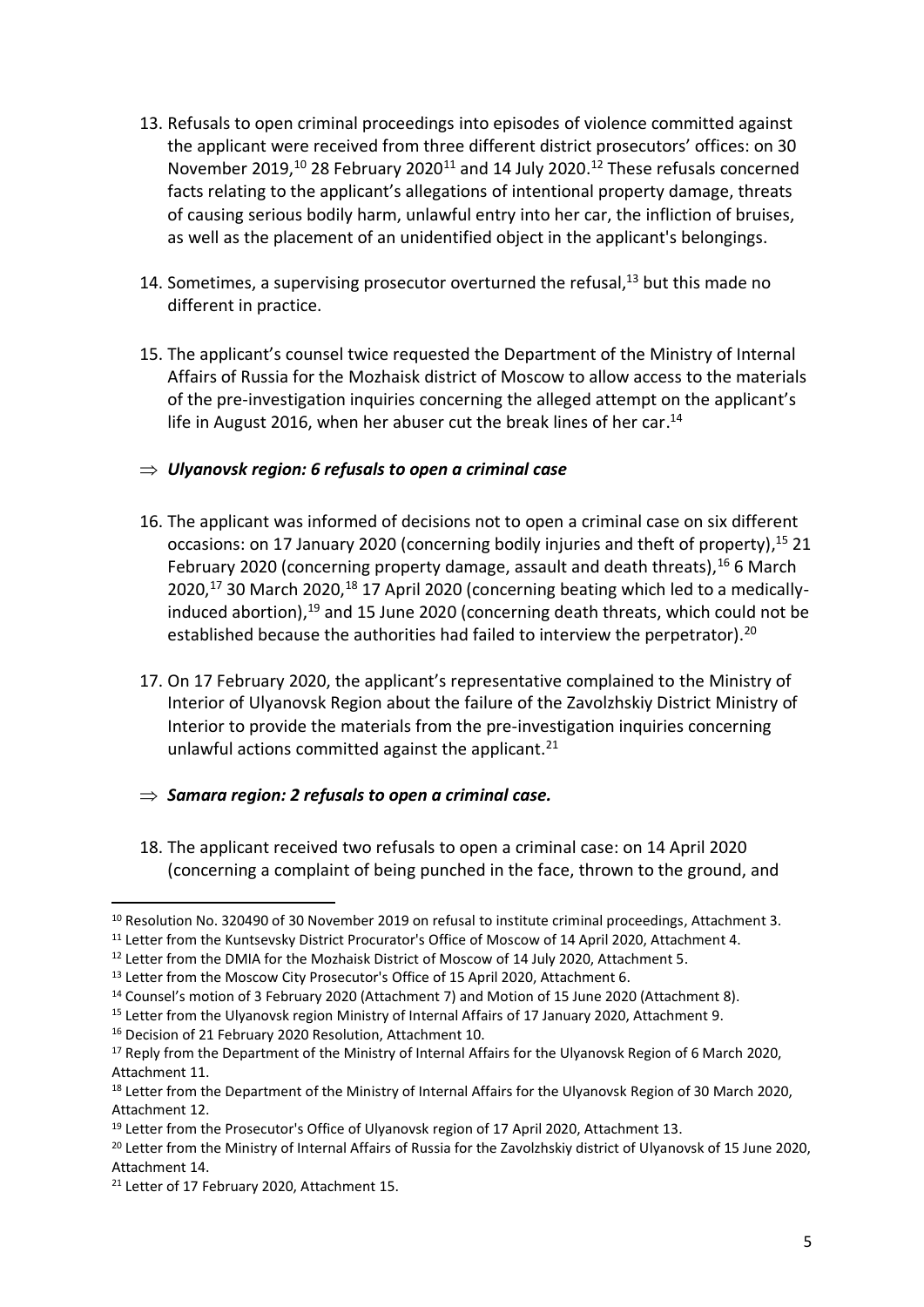strangled), $22$  27 May 2020 (among other things, the refusal was based on the decriminalization of assault in Russian legislation in 2019).<sup>23</sup> She was also notified that the refusal had been overturned several times.<sup>24</sup> but this had no effect in practice.

## *Federal bodies and agencies*

- 19. Since the entry into force of the ECtHR judgment, the applicant has appealed to several federal law-enforcement and executive agencies to appeal for help in implementing the judgment and in ensuring her safety, including the Presidential Administration,<sup>25</sup> the Committee on Family and Women's Issues of the State Duma of the Russian Federation,<sup>26</sup> the Ministry of Internal Affairs and the General Prosecutor's Office (concerning four separate episodes, including kidnapping by two persons). 27
- 20. On 3 and 5 March 2020, the applicant received replies from the State Duma according to which her statements had been forwarded to the General Prosecutor and his deputy. <sup>28</sup> On 6 and 13 March 2020, the applicant was informed by the Prosecutor General's Office that the Prosecutor's Offices in Moscow, Ulyanovsk and Samara had been instructed to carry out checks on the circumstances of her complaints and that the situation had been put under the control of the General Prosecutor's Office.<sup>29</sup> On 17 March 2020, the applicant was additionally informed by the General Prosecutor's Office that her complaint regarding the failure of lawenforcement agencies to take action following her reports of crimes committed against her, together with the appeal of a State Duma deputy, Ms. Oksana Pushkina, had been considered and that instructions had been given to the Ulyanovsk and Samara Region Prosecutor's Offices to organize checks on the information contained in the applicant's complaint.<sup>30</sup>
- 21. Indeed, the General Prosecutor responded quickly to the applicant's complaint undoubtedly, the fact that they were accompanied by an appeal from a State Duma member played an important role. Yet, regardless, subsequent refusals to open criminal proceedings at the regional level in Moscow, Ulyanovsk and Samara show that this had little practical effect.

<sup>&</sup>lt;sup>22</sup> Letter from the Ministry of Internal Affairs of 14 April 2020, Attachment 16.

<sup>&</sup>lt;sup>23</sup> Letter from the Department of the Ministry of Internal Affairs of Russia for Stavropol District of 27 May 2020, Attachment 17.

<sup>&</sup>lt;sup>24</sup> Letter from the Prosecutor's Office of Samara Region of 21 April of 2020, Attachment 18.

<sup>&</sup>lt;sup>25</sup> Letter to the Presidential Administration of Russia, 21 January 2020, Attachment 19.

<sup>26</sup> Applicant's letter of 11 February 2020, Attachment 20.

<sup>&</sup>lt;sup>27</sup> Statement to the MIA of 18 February 2020 (Attachment 21) and Letter to the General Prosecutor's Office of 18 February 2020 (Attachment 22).

<sup>&</sup>lt;sup>28</sup> Letters from the State Duma of 3 and 5 March, Attachments 23, 24.

<sup>&</sup>lt;sup>29</sup> Responses from the General Prosecutor's Office of 6 and 13 March 2020, Attachment 25.

<sup>&</sup>lt;sup>30</sup> Letter from the General Prosecutor's Office of 17 March 2020, Attachment 26.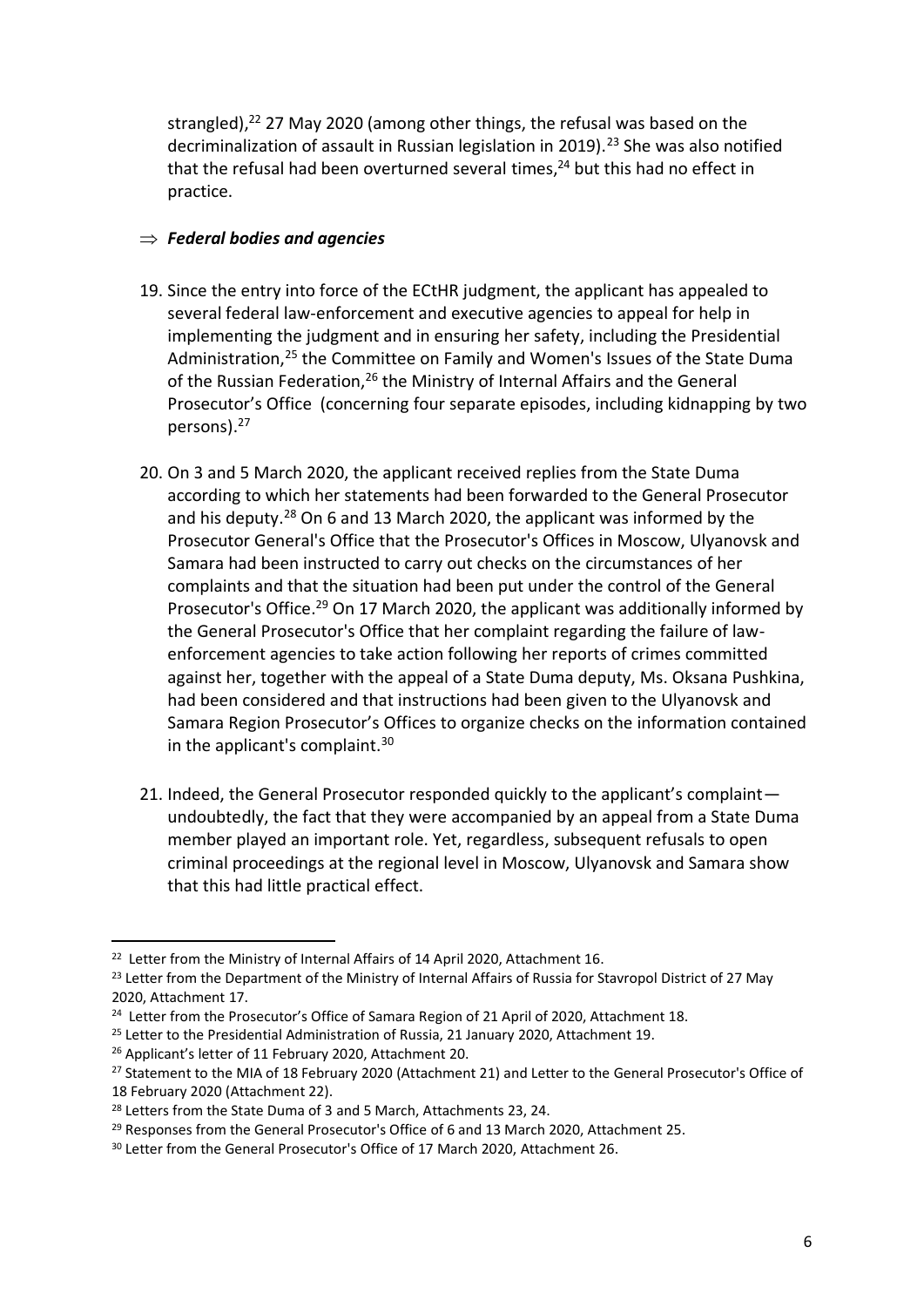## **Section 2: General Measures: Recommendations**

- 22. In *Volodina v Russia,* the European Court made the following conclusions regarding Russia's **legal framework vis-à-vis domestic violence**: "The Russian legal framework – which does not define domestic violence whether as a separate offence or an aggravating element of other offences and establishes a minimum threshold of gravity of injuries required for launching public prosecution – falls short of the requirements inherent in the State's positive obligation to establish and apply effectively a system punishing all forms of domestic violence and providing sufficient safeguards for victims."<sup>31</sup>
- 23. In particular, the Court was struck by the **absence of any mechanism similar to a "restraining" or "protection order" in Russian legislation**: "…The continued failure to adopt legislation to combat domestic violence and the **absence of any form of restraining or protection orders** clearly demonstrate that the authorities' actions in the present case were not a simple failure or delay in dealing with violence against the applicant, but flowed from their reluctance to acknowledge the seriousness and extent of the problem of domestic violence in Russia and its discriminatory effect on women…"<sup>32</sup>

## A. What do the authorities have to do?

- 24. With regard to general measures, the authorities are obliged to assess and modify current legislation and existing practices in order to render them effective at preventing and punishing domestic violence and to providing protection for victims.
- **25. In particular the applicant asserts that Russia must assess and modify the following shortcomings in its legal framework:** 
	- 1) There is no **definition of "domestic violence"** nor any legal consensus as to the scope of the acts that can fall under it;
	- 2) Several forms of domestic violence such as **stalking/persecution, economic and psychological violence are not punishable under any legislative provisions**;
	- **3)** There is no specific criminal provision aiming to protect victims of domestic violence and prosecute offenders that adequately takes into account the **specific features and dynamics of domestic violence;**
	- **4)** Existing criminal law provisions provide for public prosecution for violence in the public sphere, while relegating violence in the family sphere (minor harm to health, repeat battery and the first instance of battery) **to a lesser category of private prosecution, which imposes an excessive burden on victims and often leads to repetitive psychological traumatization of the victim;**
	- **5)** Russian law establishes a **minimum threshold of gravity of physical injuries required for launching a public prosecution;**

<sup>31</sup> *Volodina,* para. 85

<sup>32</sup> *Volodina,* para. 132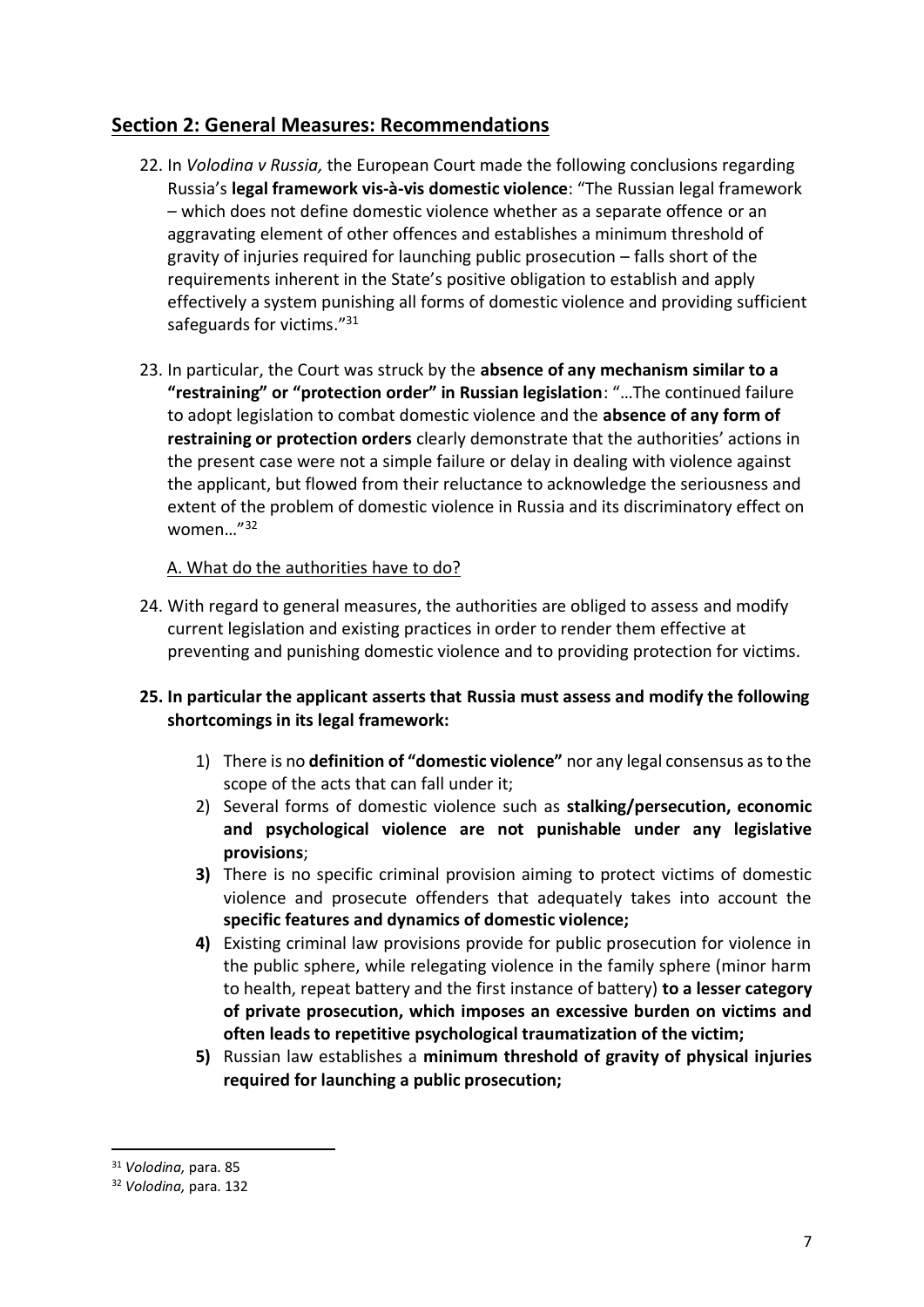- 6) Victims cannot be provided with **protective or restraining orders owing to the absence** of such measures under Russian legislation.
- 26. Without any legislation **defining domestic violence** and without any regulation or indication from higher courts or investigative authorities of **how existing Russian criminal and procedural law provisions should be applied in a gender-sensitive manner**, victims of domestic violence face insurmountable obstacles to obtaining remedies. The attitude of law enforcement, investigative and prosecutorial bodies in Russia is characterized by an absolute lack of understanding and knowledge of the dynamics of domestic violence, its systematic nature, the varied forms of physical or psychological violence, its inherent risks and consequences.

### B. What are the authorities doing?

- 27. Since the decriminalization of assault in 2017, an intense public discussion has ensued over the need to increase protections for domestic violence victims. Several high-profile cases have contributed to this debate, including the *Volodina v Russia*  judgment. Following the judgment, several high-ranking Russian politicians stated that it was finally time to pass domestic violence legislation.<sup>33</sup>
- 28. In November 2019, a **draft version** of a domestic violence bill was published for public commentary.<sup>34</sup> Unfortunately, the provisions of the draft law are regressive, and if adopted, the bill will not protect victims of domestic violence, and would certainly exclude from its ambit any person in a situation similar to the applicant in the *Volodina* case.
- 29. The draft law formulates domestic violence as "an intentional act (action or inaction), causing or containing a threat of causing physical and (or) mental suffering, and (or) property damage, but not containing elements of an administrative offense or criminal offense."<sup>35</sup> Thus the definition of "domestic violence" in the current version of the draft law **completely excludes** from legal protection all types of **physical violence** (beatings, bodily harm, etc.), since these types of violence always contain elements of an administrative offense or crime. The draft law does not establish or define other various forms of domestic violence (**physical, psychological, sexual, economic)**, there is no definition of **stalking or persecution**, and the rights of victims are not determined. The law excludes from its ambit persons living in an **unregistered marriage or those who are in an intimate partnership or in a dating relationship**. While the draft law provides for protection/restraining orders for victims, these **do not include restrictions on physical proximity to the victim**. In

<sup>&</sup>lt;sup>33</sup> "The Federation Council assumes that criminal penalties may be introduced for domestic violence," Parlamentskaya Gazeta, 30 July 2019 (in Russian).

<https://www.pnp.ru/social/v-sovfede-dopustili-vvedenie-ugolovnogo-nakazaniya-za-domashnee-nasilie.html> <sup>34</sup> Проект Федерального Закона о профилактике семейно-бытового насилия в Российской Федерации (accessed 5 February 2020)[, http://council.gov.ru/media/files/rDb1bpYASUAxolgmPXEfKLUIq7JAARUS.pdf.](http://council.gov.ru/media/files/rDb1bpYASUAxolgmPXEfKLUIq7JAARUS.pdf)

<sup>35</sup> Статья 2 проекта Федерального закона «Об основах профилактики семейно-бытового насилия» - «семейно-бытовое насилие — умышленное деяние (действие или бездействие), причиняющее или содержащее угрозу причинения физического, и (или) психического страдания, и (или) имущественного вреда, не содержащее признаки административного правонарушения или уголовного преступления.»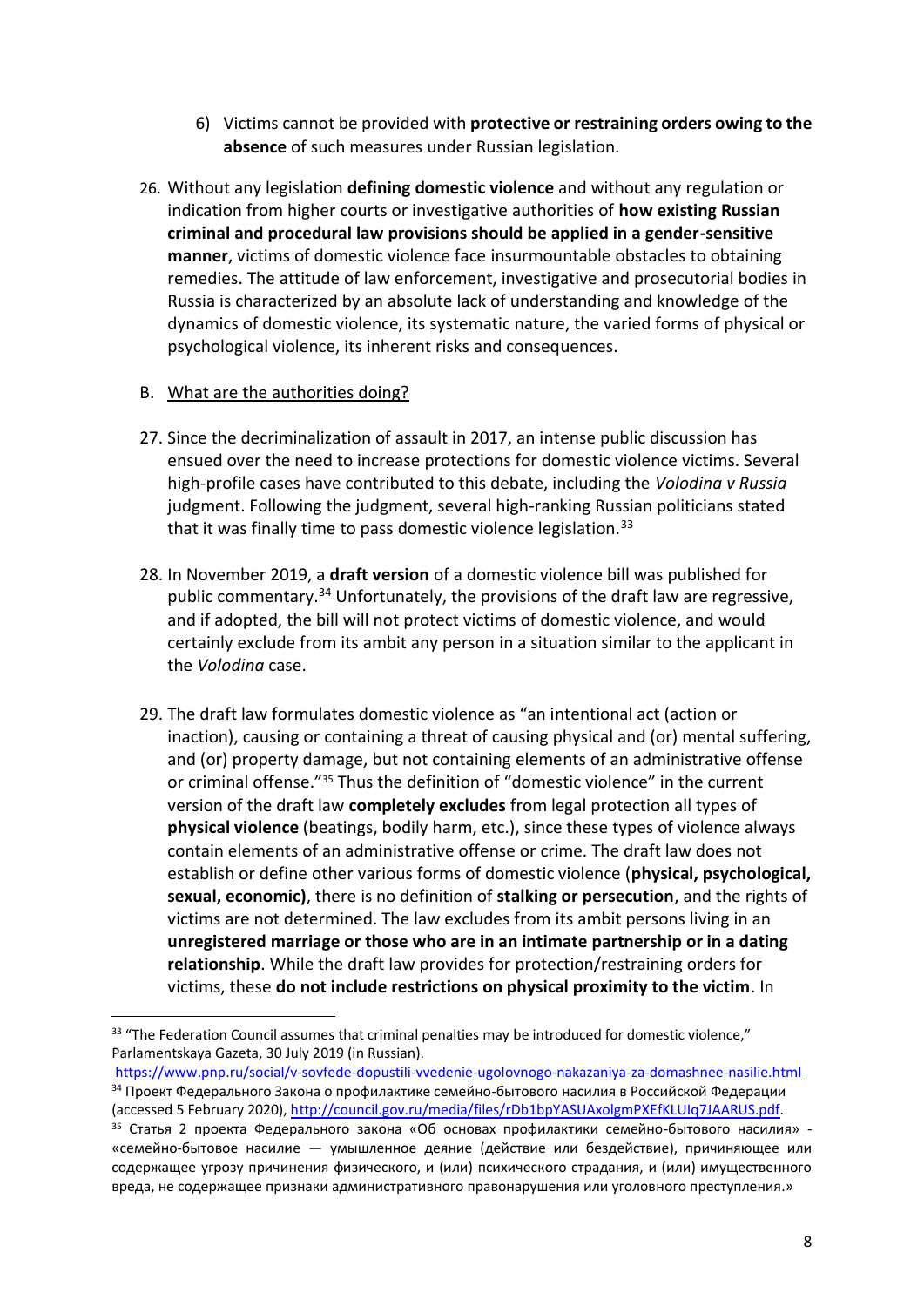addition, the responsibility for their infringement is **limited to a fine**. The draft law also does not provide for obligatory training programs for police officers, prosecutors and other crucial actors who would be tasked with implementing the legislation.

30. In the advent of the outbreak of the Covid-19 pandemic in Russia and in spite of alarming—and documented<sup>36</sup>—signals that domestic violence was spiking in Russia (as it did everywhere else), Russian lawmakers nevertheless decided to **postpone debate on the domestic violence legislation until "after the pandemic."** A highranking Russian politician said that "there shouldn't be a spike in domestic violence [during the pandemic]. On the contrary, families are sticking together during this period."<sup>37</sup>

#### C. Russian policy on domestic violence

- 31. At the policy level in Russia, the **National Action Strategy for Women 2017-2022 and the Action Plan to implement the strategy are the only two federal-level policy documents that explicitly address the issue of violence against women**, with special attention to domestic ("family") violence and sexual violence. The policy makes no mention of how violence against women is a product of inequality and discrimination; rather, the NASW describes VAW as an indication of social disadvantage and characterises it as a problem stemming from substance abuse.
- 32. As the Council of Europe expert report<sup>38</sup> concludes: "This approach is narrow and overlooks the fact that VAW reflects inequalities that take many forms, and, furthermore, that VAW perpetuates discrimination against women. Neither the NASW nor the Action Plan provide definitions of the terms 'violence against women' or 'domestic violence' that would indicate a recognition of the context in which VAW is perpetrated or take into consideration the experiences of victims/survivors. There is no state policy dedicated exclusively to VAW or to DV. Furthermore, while a draft law is pending approval, there are no definitions of VAW or DV in Russian legislation. In fact, the phrase 'domestic violence' only appears in a federal law on the provision of social services, but without a definition of the term."<sup>39</sup>

<sup>36</sup> See *Domestic violence in the age of COVID-19 in Russia - Submission on behalf of seven women's rights organisations*, July 2020[, https://srji.org/upload/medialibrary/fd8/GBV\\_in\\_RUSSIA\\_COVID\\_19.pdf](https://srji.org/upload/medialibrary/fd8/GBV_in_RUSSIA_COVID_19.pdf) (in English); <http://zonaprava.com/download.php?file=6186> (in Russian).

<sup>37</sup> "Russia Seeks Protections for Domestic Abuse Victims During Coronavirus Lockdown," *Moscow Times,* 22 April 2020: [https://www.themoscowtimes.com/2020/04/22/russia-seeks-protections-for-domestic-abuse](https://www.themoscowtimes.com/2020/04/22/russia-seeks-protections-for-domestic-abuse-victims-during-coronavirus-lockdown-a70071)[victims-during-coronavirus-lockdown-a70071](https://www.themoscowtimes.com/2020/04/22/russia-seeks-protections-for-domestic-abuse-victims-during-coronavirus-lockdown-a70071) (in English); <https://tass.ru/obschestvo/8259403> (in Russian);

<sup>&</sup>lt;sup>38</sup> Within its commitments under the Gender Equality Strategy, the Council of Europe is conducting the "Cooperation on the implementation of the Russian Federation National Action Strategy for Women (2017-2022)" project. The project, implemented by the Council of Europe, the Ministry of Labour and Social Protection of the Russian Federation, the Office of the High Commissioner for Human Rights in the Russian Federation and the Ministry of Foreign Affairs of the Russian Federation and funded by the EU and the Council of Europe, had an 18-month duration, from November 2018 to May 2020.

<sup>&</sup>lt;sup>39</sup> See Council of Europe, RESEARCH ON PREVENTING AND COMBATING VIOLENCE AGAINST WOMEN AND DOMESTIC VIOLENCE INCLUDING IN SITUATIONS OF SOCIAL DISADVANTAGE IN THE RUSSIAN FEDERATION. Based on analysis of the Russian framework and compilation of good practices. April 2020. Pages 16-17.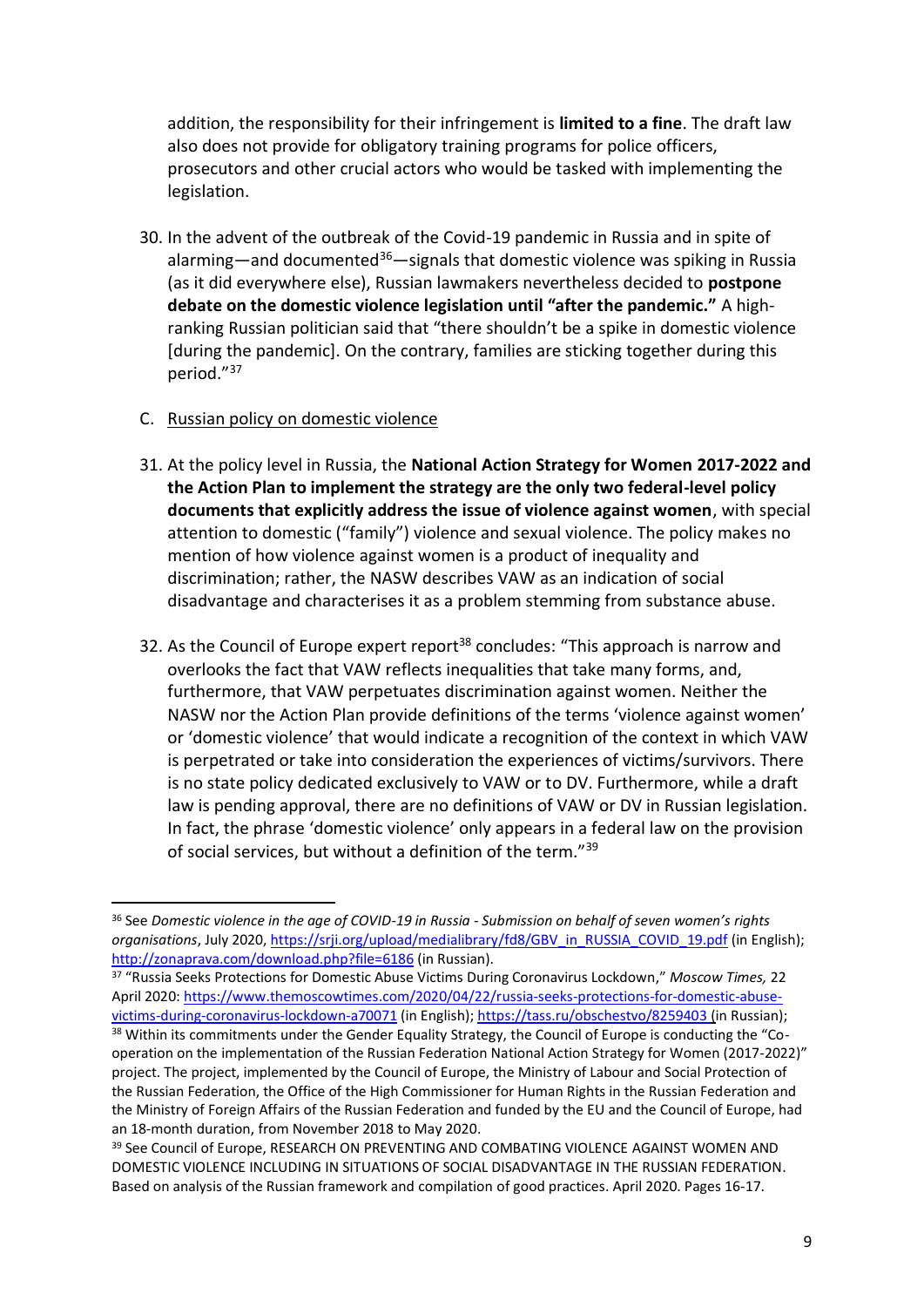- 33. In order to implement the National Action Strategy for Women and in particular to improve legislation on the prevention of domestic violence, a Co-ordination Council was established. **However, in over two years, this Council has met only once.**
- 34. Two of the activities in the Action Plan for the implementation of the NASW that address VAW (preparing proposals for the prevention of violence against women and developing informational and methodological materials for training law enforcement officials, employees of healthcare organisations and psychologists assisting women in crisis) are to be implemented by both federal bodies (i.e. relevant ministries, the Prosecutor General's Office) and regional authorities. However, the Action Plan does not explicitly require multi-agency co-operation in its implementation, either between the federal, regional and local levels or among all relevant stakeholders at any level.<sup>40</sup>

### **Section 3: Suggested questions to the Russian Delegation**

### Questions on individual measures

- 1) Why have the many episodes of assault and other crimes committed against the applicant not been integrated into one investigation?
- 2) Why has the accomplice to the abduction and kidnapping of the applicant from Moscow in January 2016 not been identified and questioned?
- 3) Why has the perpetrator identified by the applicant and the authorities not been located and questioned in person?

#### Questions on general measures

- 1) When does Russia foresee returning to the discussion of domestic violence legislation at national level?
- 2) What changes does Russia foresee to its National Action Strategy in the Interests of Women pursuant to the conclusion of the Council of Europe project "Cooperation on the implementation of the Russian Federation National Action Strategy for Women (2017-2022)"?

<sup>40</sup> Ibid., page 19.